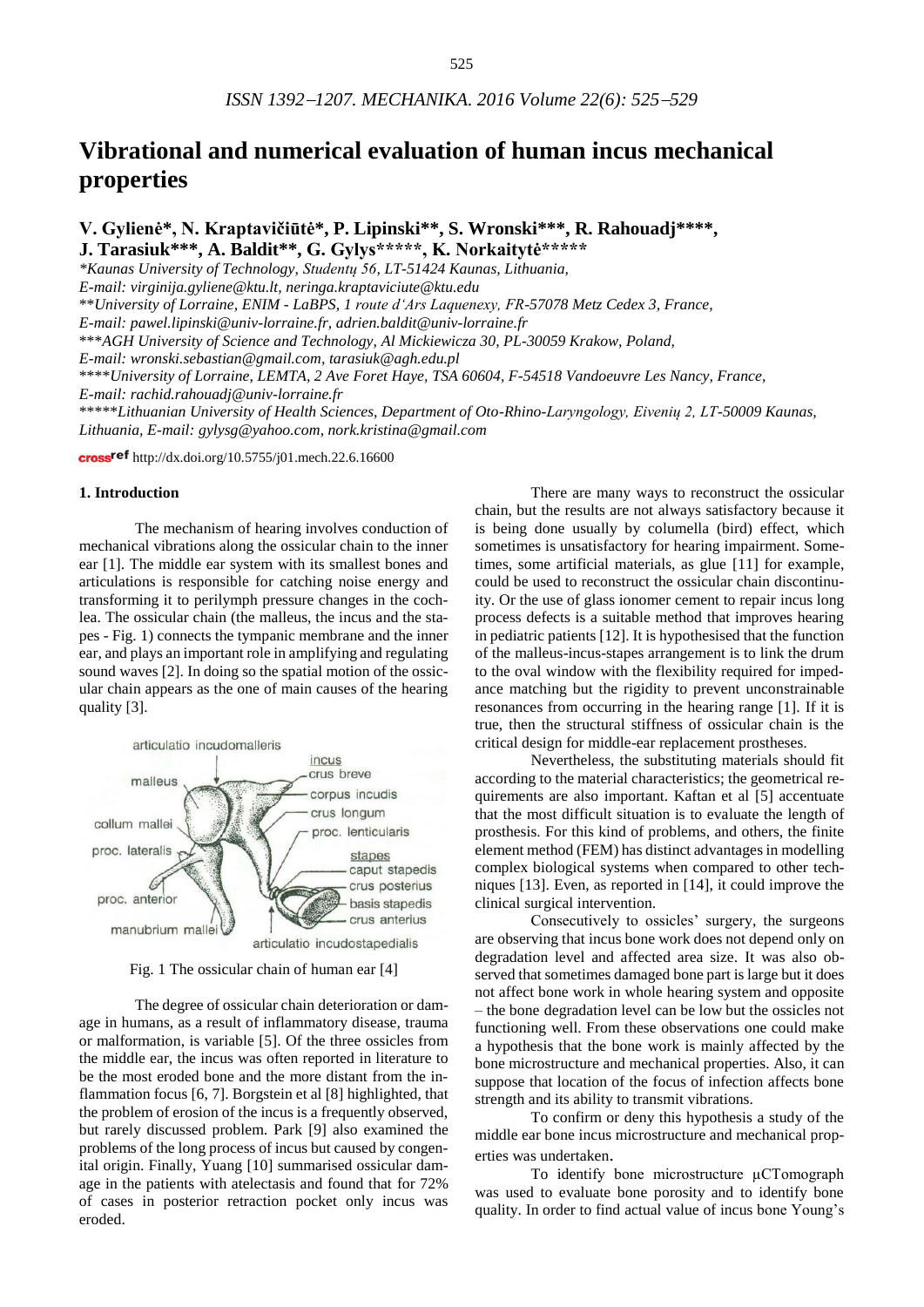modulus, the modal analysis using piezoelectric system was performed. Accordingly, it was decided to extract the average bone properties by inverse method based on the eigenvalue measurements and calculations. Consequently, FE model was composed for selected incus sample.

#### **2. Incus testing procedures**

In total, four incus bones were prepared for this study. Each incus bone was removed due to surgical treatment. Also, each sample was coded for the privacy of patients. After using microscope with magnification of 20 all samples were visually inspected to identify their condition. It was found that the less damaged was the sample coded as '1M' (sex of patient: women) (Fig. 2).



Fig. 2 Aspect of 1M incus sample through a microscope

After visual inspection with optical microscope, all samples were left to dry at room temperature and controlled humidity. The high precision balance Sartorius CPA225D was used to perform the mass evaluations. The mass of sample 1M was measured immediately after removal from the refrigerator and from formaldehyde solution. The results indicate that the mass variation for sample 1M was about 0.2%. From the line-chart (Fig. 3) we can see that the sample mass has no clear tendency to increase or to decrease during 98 hours period.

It could be said, that the mass changes are mainly due to the ambient moisture variations. It can be concluded, that keeping samples in the formaldehyde liquid does not affect their mass. It could mean that incus bones are compact tissues.

Before tomography test each sample was glued to the plastic rod, which served as a support during scanning. The X-ray measurements were performed using "nanotom180N" device produced by GE Sensing & Inspection Technologies phoenix|X-ray Gmbh. During the measurement the tungsten target was used. The working parameters of X-ray tube were  $V = 60$  kV and  $I = 310$   $\mu$ A. 1500 projections were taken with an exposure time of 500 miliseconds with 4 integrations for each exposition. The total time of measurement was around 60 min. The reconstruction of measured objects was done with the aid of proprietary GE software datosX ver. 2.1.0 with use of Feldkamp algorithm for cone beam X-ray CT [15]. The final resolution of reconstructed object was 3.5  $\mu$ m.



Fig. 3 The results of mass measurements

The tomography analysis results showed that porosity in incus bone is variable in its different sites testifying the highly heterogeneous character of the bone mechanical properties (Fig. 4).



Fig. 4 The porosity of incus sample 1M

After scanning, the volume of each sample was next calculated using image processing software Fiji®. Firstly, from all scanned slides we eliminated slides including aluminium particle and support. Binariesed data was then prepared consisting only of white and black pixels. Finally, threshold values were set enabling the calculation of volumes of sample. The volume of sample 1M was calculated twice: firstly, as for the others samples, using scan results and later for the same model but with manually eliminated porosity. This was done in order to compare volumes and validate the FE model.

Table 1 presents the results from  $\mu$ CTomography. It can be summarized, that thanks to the tomography analysis results, the complex microstructure of the sample was found and its volume and density was precisely calculated with and without the sample porosity.

Table 1

Incus properties, obtained from µCTomography

| Sample<br>1 M | Bone volume,<br>mm <sup>3</sup> | Mass.<br>g | Density,<br>$g/mm^3$ |
|---------------|---------------------------------|------------|----------------------|
| without pores | 14.163                          | 0.02881    | 0.002034             |
| with pores    | 13.240                          | 0.02881    | 0.002176             |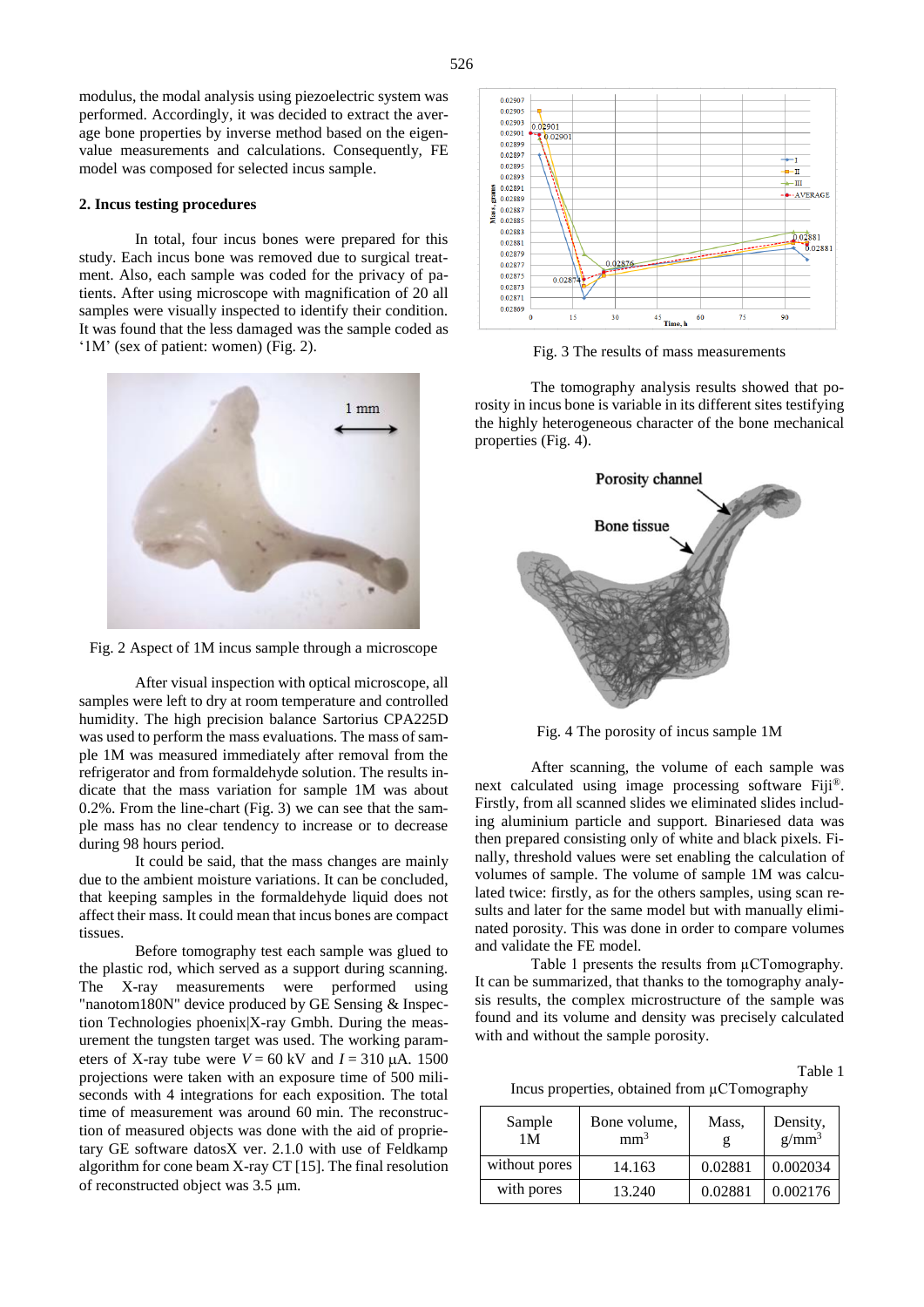Various experimental methods can be used to identify the mechanical properties of materials or tissues. The classical mechanical tests such as traction, compression or torsion are frequently used to characterize the properties of materials such as metals or polymers. However, they require the sufficient amount of matter to machine the standard samples. Moreover, they belong to the so-called destructive tests. Recently, nano-indentation has been recognized as a powerful method to estimate local values of Young's modulus of the materials [16, 17].

As the classical tests mentioned above, this method leads to a local deterioration of the tested material. Also, it only provides the local information concerning the elastic properties of the material tested which can strongly change from site to site of the substantially porous and inhomogeneous incus bone. On the other hand, ultrasonic methods based on the measurement of sound wave celerity provide convenient way to characterize the elastic properties of materials and tissues in non-destructive manner. However, the small size of the ossicle proscribes the use of the conventional ultrasonic devices. Consequently, it was decided to extract the average bone properties by inverse method based on the eigenvalues measurement and calculation. Accordingly, the FE model of the incus 1M was built for Young Modulus identification.

#### **3. Modal analysis**

To find real value of the average incus bone Young's Modulus we decided to perform a modal analysis using piezoelectric exciter. The experimental test bed was equipped with OPTIKA® TC B5 camera, with resolution of 5Mpixels, and TOE7404 function generator, with frequency range from 50Hz to 5MHz. All equipment used for this experimentation is presented in Fig. 5.



Fig. 5 The set-up for incus vibrational analysis

Two samples (1VS and 1M) were simultaneously glued in the central part of the piezoelectric plate (Fig. 6). One of them was the case study sample – 1M. Malleus-joint surface was chosen as a fixation point. After gluing, samples were left to dry the glue for a few minutes. Next, using function generator, the vibration frequency value was increased slowly from 0 to 30 000 Hz.

To see better the body motion and to easily identify frequency range for each mode, camera was zoomed only to the end of the most flexible incus part, i.e. its long process (Fig. 7).

The registered frequency values are summarised in Table 2. As it could be seen from Table 2, only three eigenvalues were obtained for each sample. Two reasons can be

mentioned to justify this low number. Firstly, the used piezoelectric plate was not powerful enough to sweep higher frequencies. Secondly, the inspected and found eigenfrequency values concern only the incus long process.



Fig. 6 Samples glued on piezoelectric plate



Fig. 7 Zoomed long process part of 1M sample

Table 2

Registered eigenfrequency values

| Mode Number | 1VS Sample* | 1M Sample   |
|-------------|-------------|-------------|
|             | $18.93$ kHz | 14.18 kHz   |
|             | $19.96$ kHz | $20.67$ kHz |
|             | 38.81 kHz   | $30.00$ kHz |

\*Remark: sample was not submerged in formaldehyde

#### **4. Identification of Young Modulus by FE modelling**

After the µCTomography scanning the 3D geometry of incus was "repaired" and meshed. Altair HyperMesh® Software was used to close all surface holes and to make the 3D numerical model smooth. To verify the convergence of the results two types of tetrahedral elements (linear and quadratic) were used. Finally, the quadratic (10 nodes) element type was selected for numerical simulation (Fig. 8).



Fig. 8 Meshed incus model with quadratic (10 nodes) element type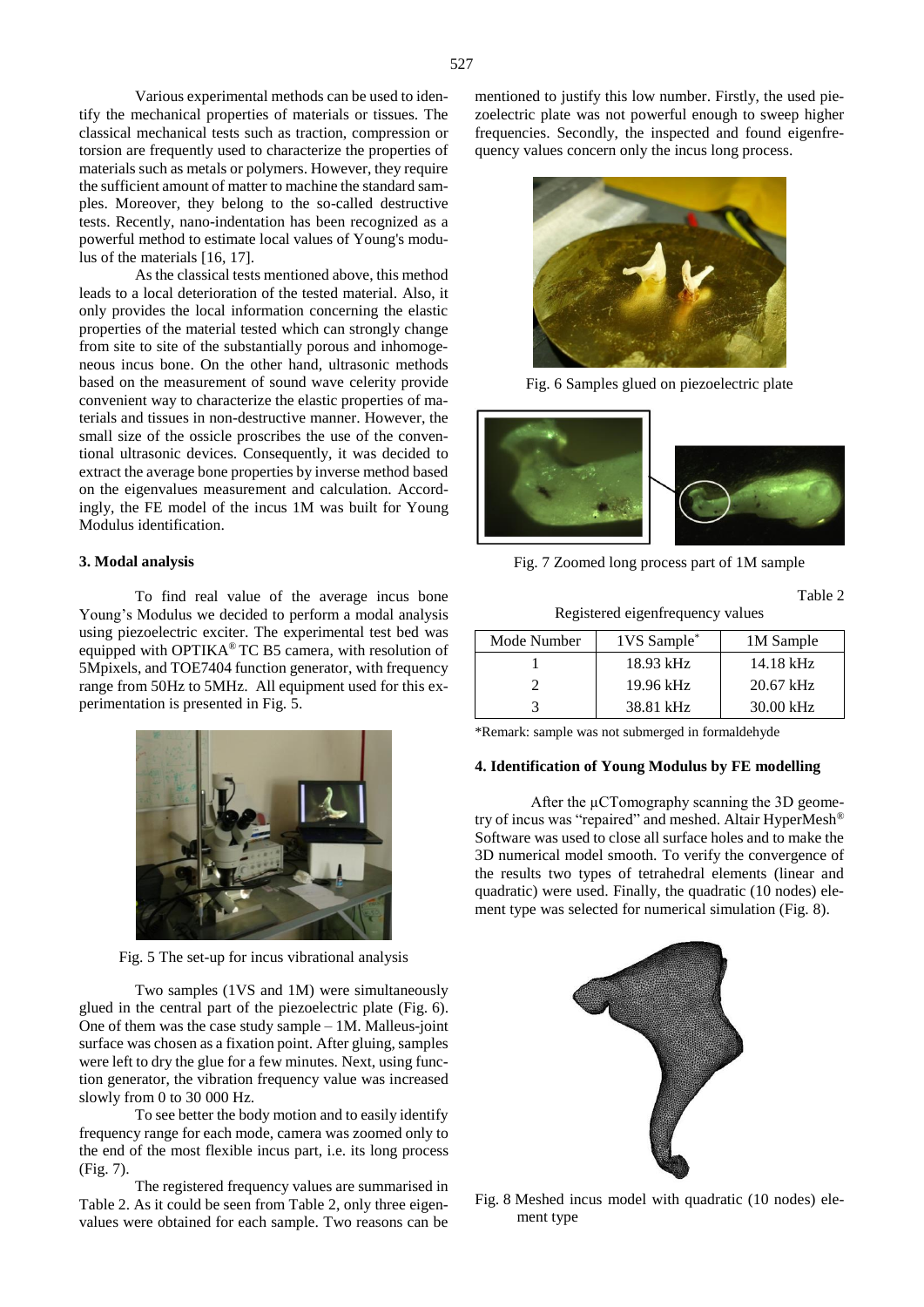After the meshing, 3D model was exported to MSC Marc® Software. The initial material mechanical properties were chosen with reference to literature [18]. We have chosen the value of  $1.41 \times 10^{10}$  Pa for its Young's Modulus and 0.28 as the Poisson's ratio. As it was found in the literature [13, 19] but also as a results of our tomography analysis, the porosity or internal architecture of bone is not homogeneous and differs from part to part of the bone.

Consequently, the density of the incus is not the same in the different parts also. It means that the bone has different mechanical properties in every part. For this reason, as it can be seen in Fig. 9 the FE model was divided in three parts – body (in pink), short process (SP – in yellow) and long process  $(LP - in red)$ .



Fig. 9 3D meshed model divided in three sections: body, long process (LP) and short process (SP)

Concerning the boundary conditions, three neighbouring nodes on malleus-joint surface were constrained in X, Y, Z directions as materialized by arrows in Fig. 9. As a first verification, the volume of FE model was calculated using the MSC Marc® Software. The result showed that volume of  $1M$ -sample model was equal to  $14.220 \text{ mm}^3$ . If we compare this value with the results from µCTomography analysis for the same sample 1M taking into account the specimen porosity ( $V = 13.240$  mm<sup>3</sup>), it clearly appears that the finite element mesh volume is bigger than that calculated with Fiji<sup>®</sup> software.

However, if we compare the same mesh associated volume with 1M sample considered as a continuum body  $(V = 14.163$  mm<sup>3</sup>) it appears that the difference is only 0.132 mm<sup>3</sup>, i.e. less than 0.9%. Because the volume difference between FE model and 1M-sample without pores is very small, it could be concluded, that our 3D FE model is sufficiently precise for numerical analysis.

To identify elastic properties of our sample we decided to deduce the Young's modulus value by fitting results from vibration test. 3D FE model of 1M-sample with quadratic element type 184 of Marc library (Full Integration & Assumed Strain) was used in order to extract the eigenfrequencies of the sample. 10 calculations were done by changing Young Modulus to fit the experimentally determined eigenfrequencies. The calculations started with the value of Young Modulus equal to  $1.41 \times 10^{10}$  Pa [18].

The resulting eigenfrequencies showed that the

Young's Modulus equal to  $4.5 \times 10^{+09}$  Pa provided the response closest to the experimentally obtained eigenvalues. Also, it should be mentioned that these calculations were made using bone model in which porosity was not included. Secondly, the inhomogeneity in the FE model was introduced. According to the literature [13, 19, 20] the eigenvalue calculations were performed with different value of long process density equal to 5080 kg/m<sup>3</sup> comparing to body density of 2030 kg/m<sup>3</sup>. By doing this, it was found that when the density of our sample is not homogeneous the frequency values obtained for  $E = 4.5 \times 10^{+09}$  Pa are lower than experimental ones. Consequently, the Young's Modulus was increased to  $E = 6 \times 10^{+09}$  Pa, enabling us to fit better the experimental values.

#### **5. Conclusions and discussions**

In order to identify incus bone microstructure and mechanical properties, firstly the mass of the sample was measured. It was noticed that mass changes appeared because of the ambient humidity variation, but not because of bone water contents. Bone volume and microstructure analysis was performed using µCTomograph. From tomography results we founded that microstructure and porosity of bone are not homogeneous and differ from part to part of the bone. It could be said, that our samples are more porous than typical cortical bone.

To find actual value of incus bone Young's Modulus, the experimental modal analysis was made. Due to piezoelectric plate power problems and results registration method based on the visual inspection of sample motion in one direction, only three frequency values were identified. Comparing frequency values obtained from experiment with frequencies calculated by changing Young's Modulus value, it was found that the calculated eigenfrequencies are closest to real values if the Young's Modulus of the incus is equal to  $4.5 \times 10^{+09}$  Pa. However the obtained results are only indicative, because calculations were made not taking into account the bone porosity.

Moreover, on purpose to find out incus bone mechanical properties, the real density of each bone part has to be identified. Also, to get reliable results, all calculations should be repeated using bone model with porosity. Furthermore, it is important to mention that, to get reliable results for this research more than one computational model should be used.

#### **Acknowledgements**

The preparation of samples was performed fulfilling the requirements of ethical committee of Lithuanian University of Health Sciences.

#### **References**

1. **Ferris, P.; Prendergast, P.J.** 2000. Middle-ear dynamics before and after ossicular replacement, J. Biomech. 33(5): 581-590.

http://dx.doi.org/10.1016/S0021-9290 (99)00213-4.

2. **Stoessel, A.; Gunz, P.; David, R.; Spoor, F.** 2016. Comparative anatomy of the middle ear ossicles of extant hominids - Introducing a geometric morphometric protocol, J. Hum. Evol. 95: 1-25.